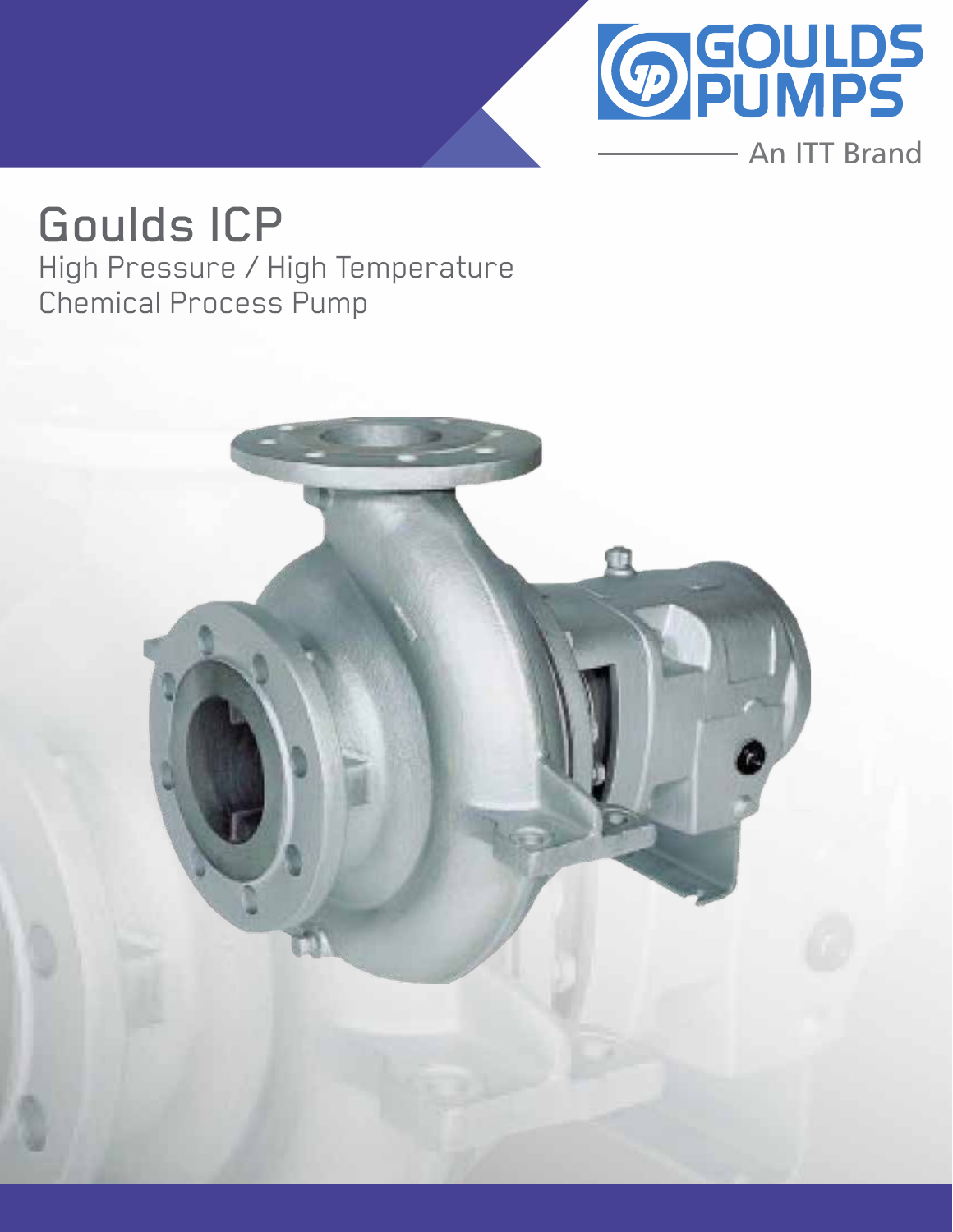# ICP

### High Pressure / High TemperatureChemical Process Pumps



The ICP Is a Heavy Duty Chemical Process Pump Designed For Extreme Temperatures and Pressures and is Ideal for Chemical, Petrochemical, Hot Water or Heat Transfer Fluid Applications.

Hydraulic Components Comply with ISO 2858 for Easy Integration to Most Process Piping Systems. Mechanical Design In Accordance to ISO 5199 for Extended Reliability.



- Capacities to 450 m3/h (1980 USGPM)
- Heads to 150 m (492 Ft)
- Temperature Range -40°C to 280°C (-40°C F to 535°F)
- Pressures to 25 bar (363 Psig)

#### Material of Construction

- Carbon Steel (1.0619)
- Stainless Steel (1.4408)
- Duplex Stainless Steel (1.4517)
- Hastelloy C (2.4810)

#### Design Features

#### **Extended Pump Reliability**

- Patented "Cyclone" Seal Chamber Extends Seal Life
- Standard Center-Line Mounted Casing Controls Thermal Growth & Maintains Pump Alignment for Extended Bearing Life
- Large Capacity Oil Sump Improves Oil Cooling for Extended Bearing Life
- Optional Inducer Reduces NPSHr, Ideal for Marginal NPSH Applications

#### **Reduces Maintenance Costs**

- Back Pull Out Design Simplifies Maintenance Activities
- Modular Interchangeability with IC Pump Reduces Spare Parts Inventories
- Optional Wear Rings Renew Pump Performance and Extend Pump Life

### Applications

- Chemical Process
- Petrochemical
- Pharmaceutical
- Condensate
- District Heating
- Heat Transfer Fluids
- Rubber & Plastic Manufacturing

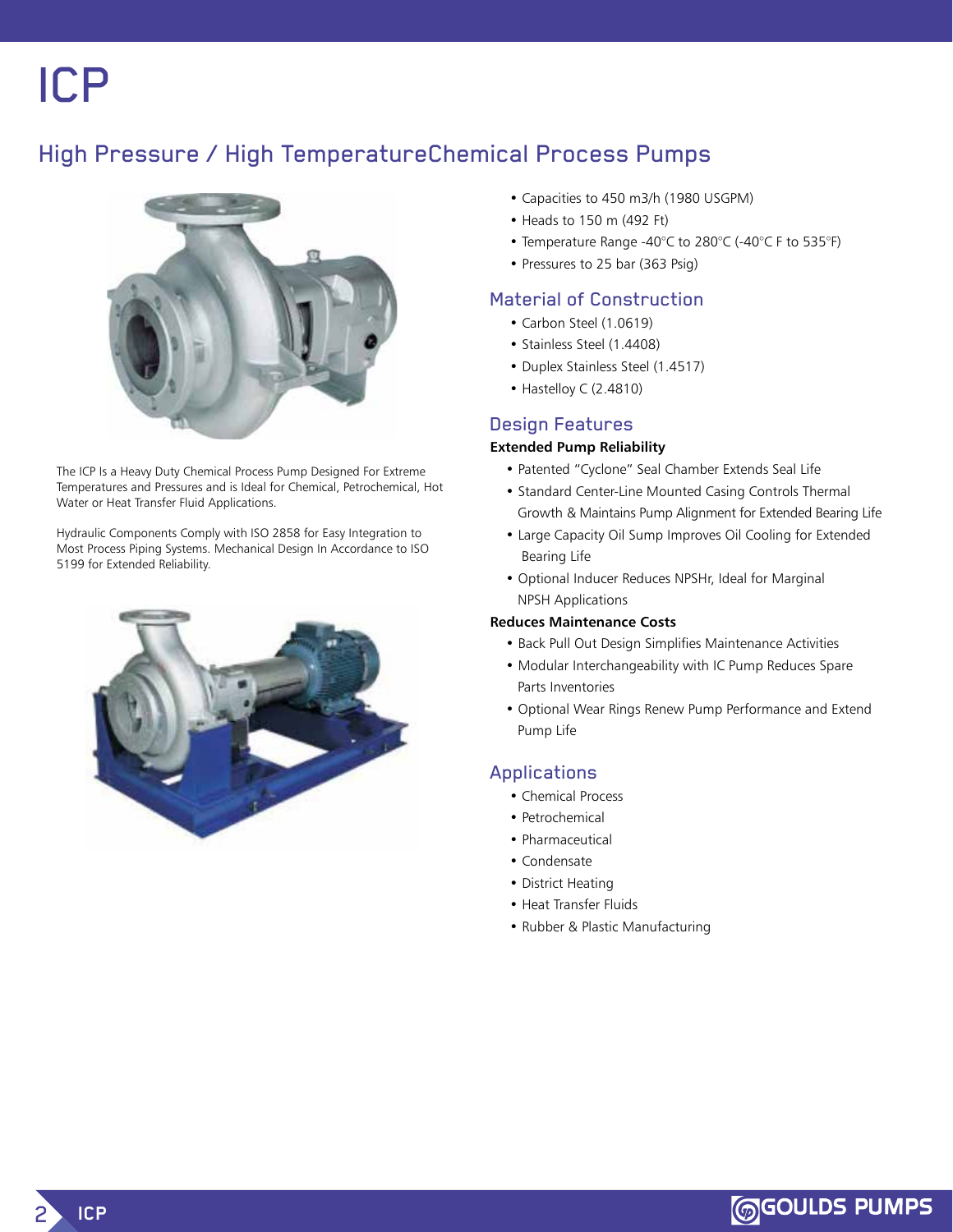# ICP

### Value Packed Features Engineered For Reliability

### Heavy Duty Casing

- Centerline Mounted Design Controls Thermal Growth and Maintains Pumps Alignment for Extended Bearing Life
- Heavy Duty Design Meets ISO 5199 Nozzle Loading Criterion
- Minimum 3 mm Corrosion Allowance Maximizes Pump Life
- Standard 3/8"-NPT Casing Drain For Safe and Simple Maintenance



- Patented "Cyclone" Seal Chamber Keeps Solids and Vapors Out Of the Seal Area for Extended Seal Life
- Tapered Bore Design Enhances Lubrication and Cooling of Seal Faces Often Eliminating the Need for External Flush Connections
- Can Be Fitted With Standard DIN 24960 L1k Seals or Cartridge Seals



### Heavy Duty Bearing Bracket

- Large Capacity Oil Sump Increases Oil Cooling for Increased Bearing Life
- Rigid Shaft Designed to Limit Shaft Deflections to less than 0,05 mm for Reliable Shaft Sealing
- Heavy Duty, Double Angular Contact Bearings Designed for L 10 Bearing Lives in Excess of 17.500 hours
- Standard Stainless Steel Shaft (1.4021) for Reliable, Corrosion Resistant Power Transmission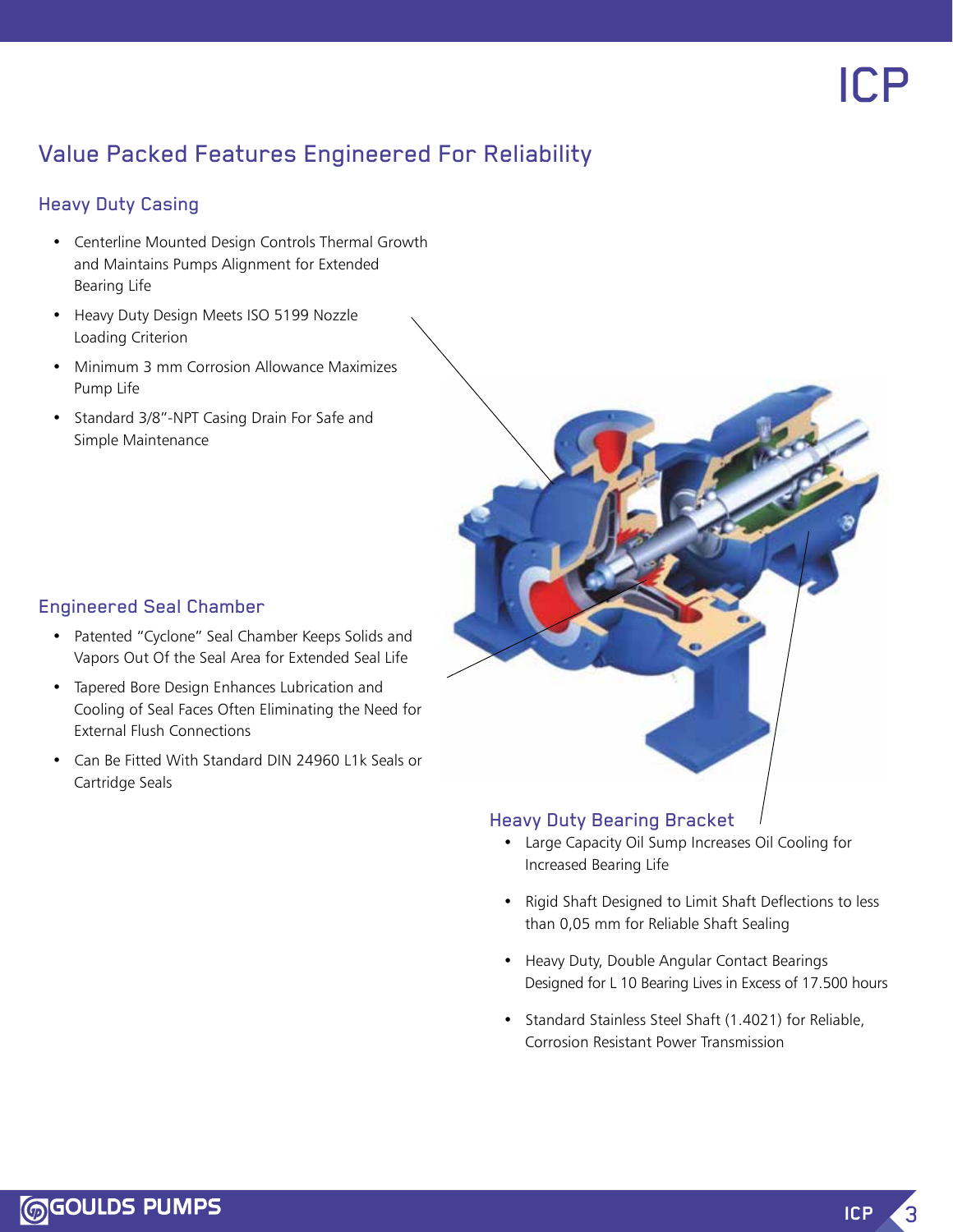## **Performance**



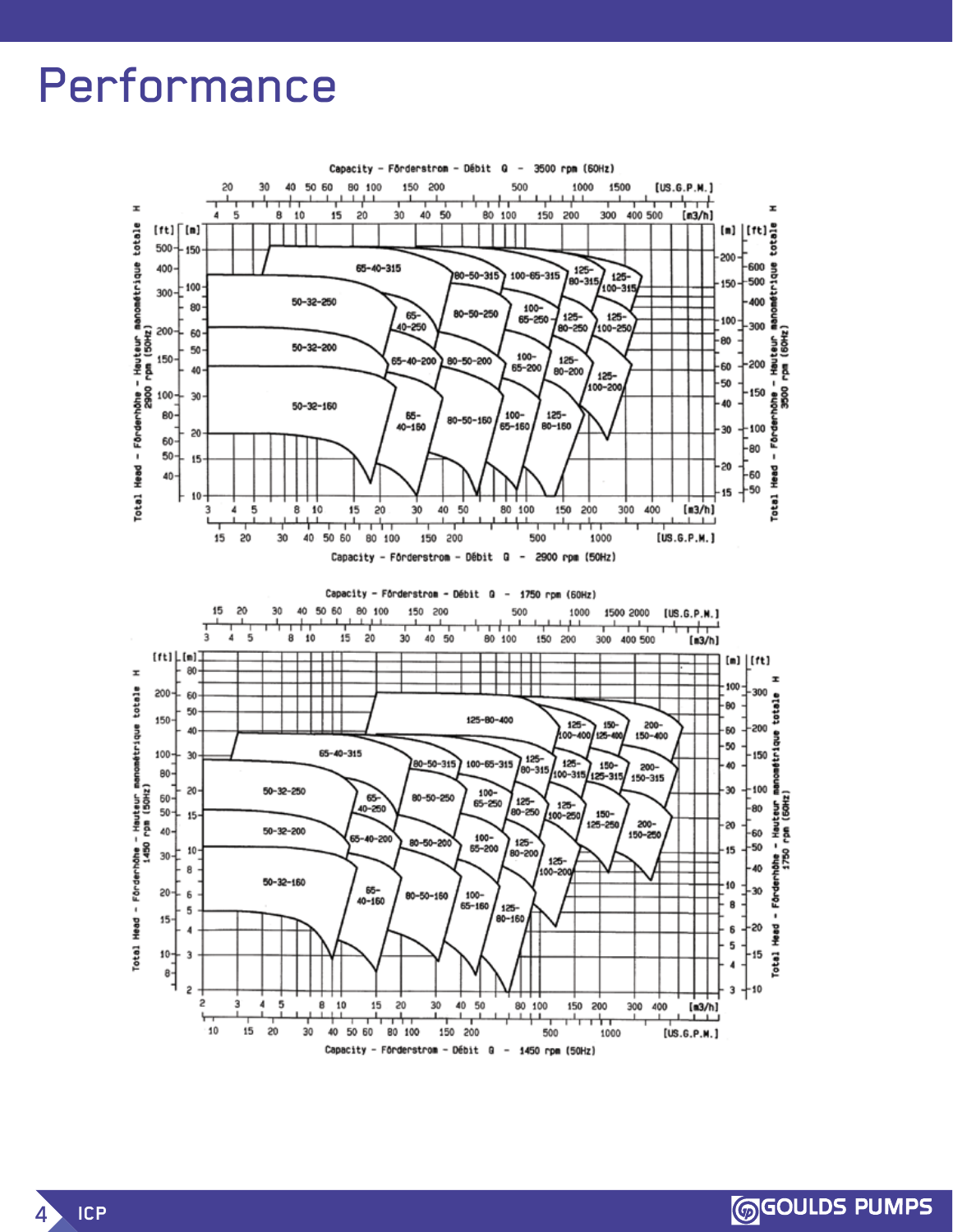# ICP

### Engineered For Reliability for Severe Duty Chemical Process Applications

Patented "Cyclone" Seal Chamber Keeps Solids & Vapors Out of the Seal Environment for Extended Seal Life

- A Tapered Bore Design Enhanced with Cast Helical Grooves which Act to Keep Solids and Vapors Out of the Sealing Area
- Increased Radial Clearance and Volume for Improved Cooling of Seal Faces
- Self-Venting Design Eliminates the Build up of Vapors in the Seal Area while Simplifying Pump Start-ups
- Designed for Shaft Sealing With Any DIN 24960 L1k Mechanical Seal or Cartridge Seal



Pumping Solutions for Extreme Services Proven Technology, Process "Know How"

- Optional Jacketed Casing and Seal Chamber Provide Direct Temperature Control for Critical Applications
- Finned Tube Oil Sump Cooler Maintain Oil Temperature for Extended Bearing Life
- Optional Suction Inducers Reduce NPSHr up to 50%, Ideal for Marginal NPSH Applications
- Broad Range Of Engineered Shaft Sealing Solution for "difficult to seal" Liquids



High Efficiency, Enclosed Impeller Design Engineered Performance with Low Hydraulic Loads

- Enclosed Impeller Design Featuring Back Vanes or Rear Ring Fits Act to Reduce Hydraulic Thrust Loads for Extended Seal and Bearing Life
- Precision Cast, Enclosed Impellers Provide High Efficiency and Low NPSHr For Reduced Operating Cost and Smooth Operation
- Key Driven To Pump Shaft To Prevent Start-up Failures Resulting from Mis-wiring
- Optional Wear Rings Re-new Pump Performance and Extend Service Life



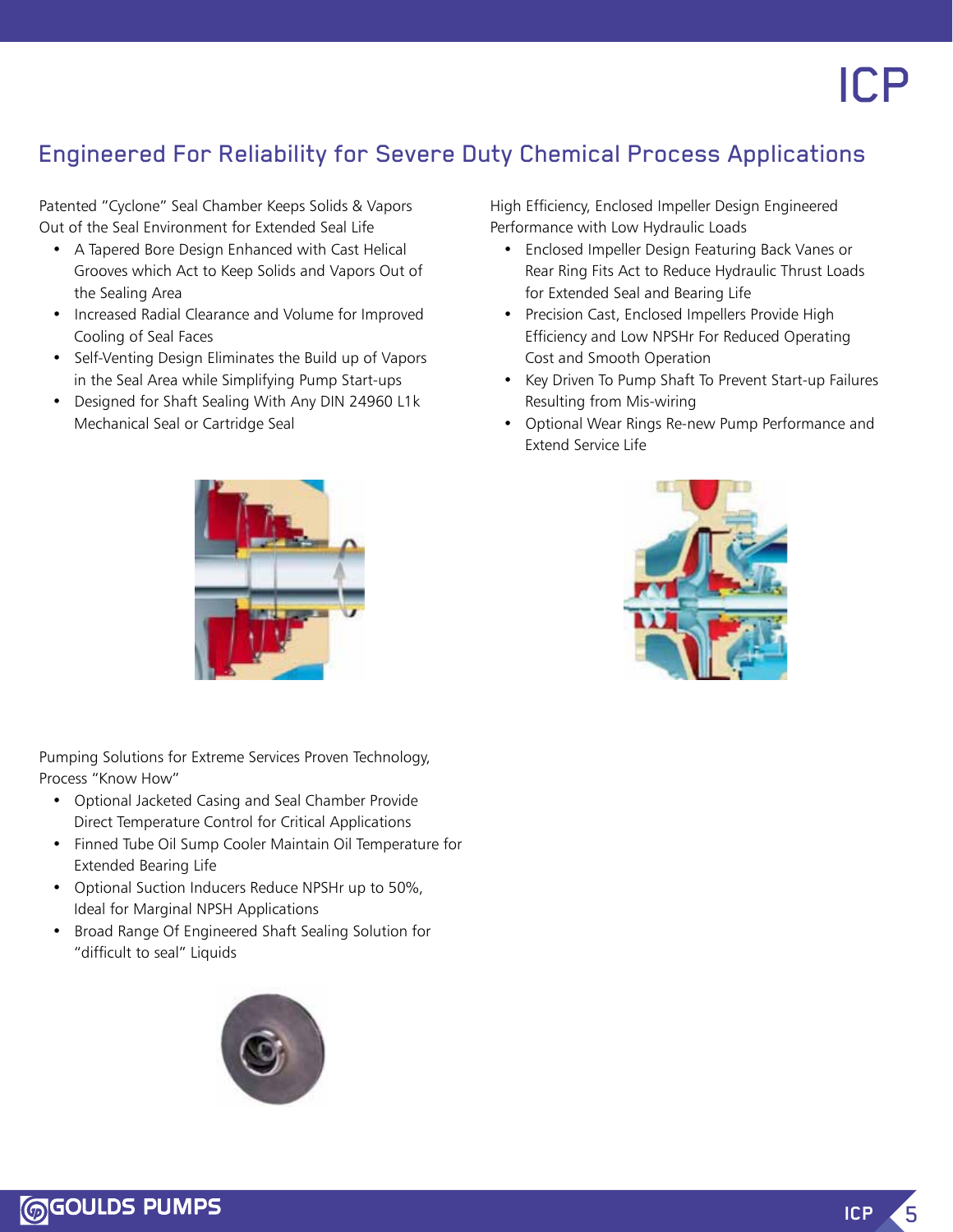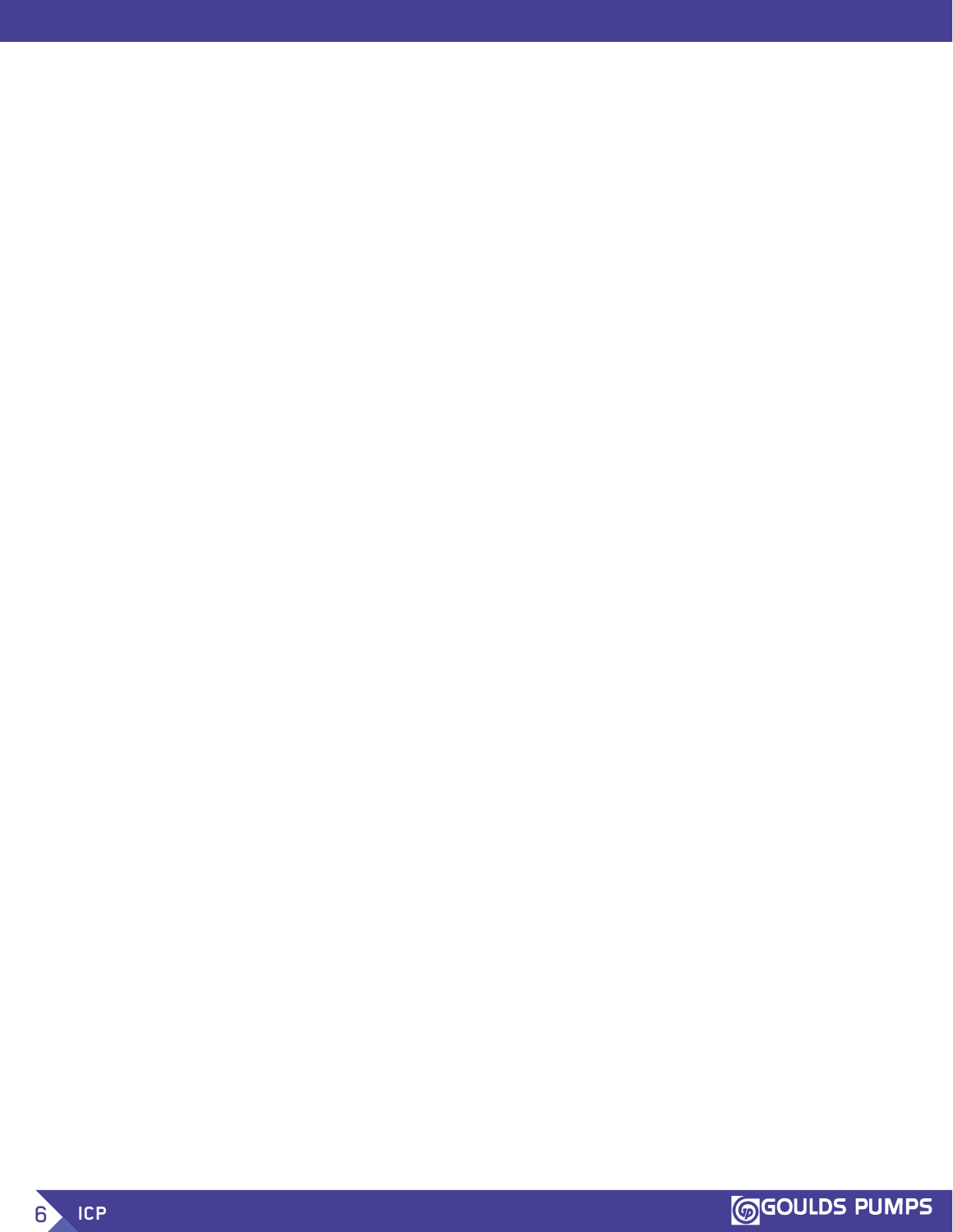